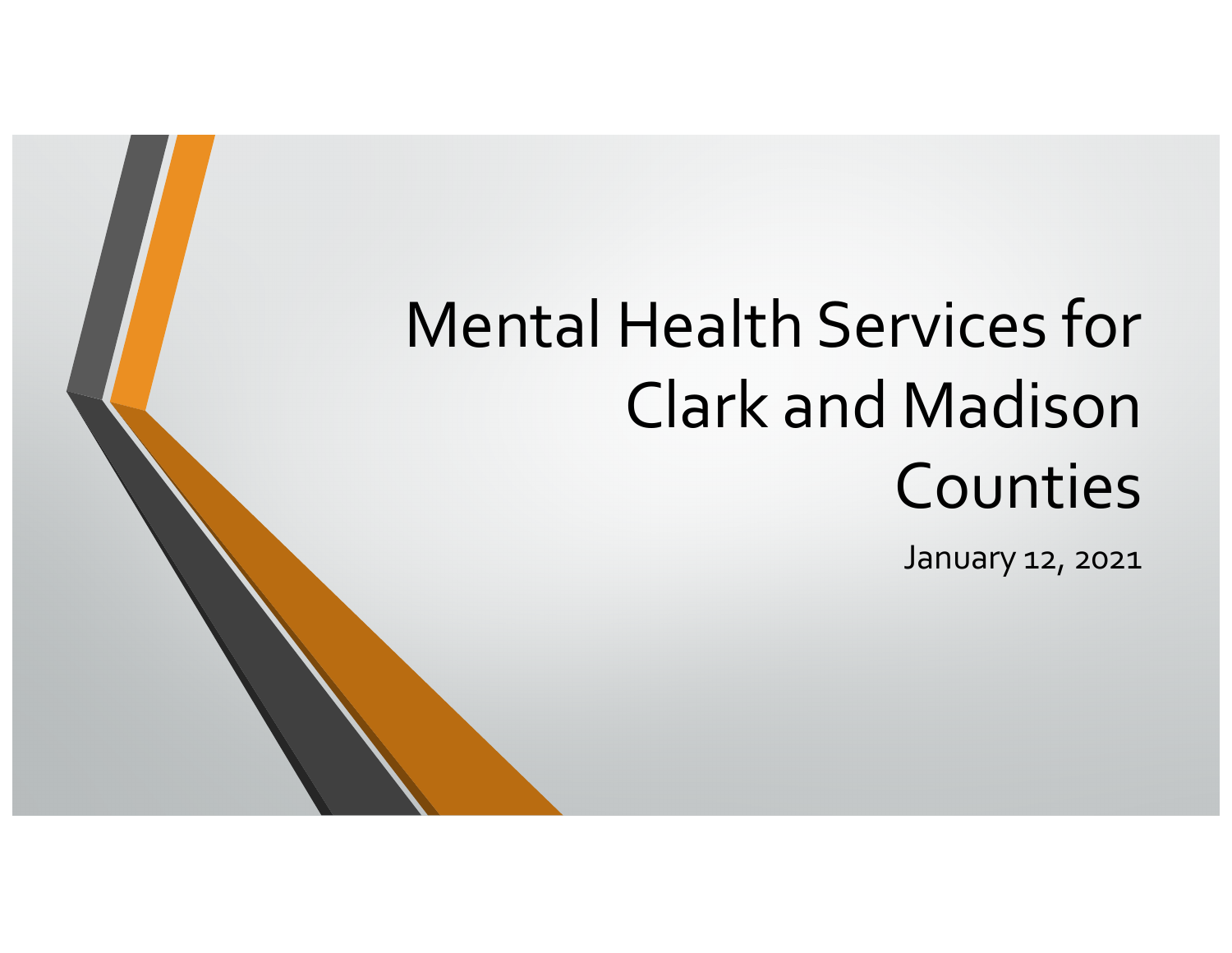### COVID19 Stress Management

- Kubler-Ross's Grief and Stages of Loss
- We can put a name on what many of us are feeling… Grief. *If we can name it, we can manage it.*
- **Is some of what we're feeling grief?**
- Yes. We feel the world has changed, and it has. We know this is temporary, but it doesn't feel that way, and we realize things will be different.
- Just as going to the airport is forever, different from how it was before 9/11, things will change and this is the point at which they changed.
- This is hitting us and we're grieving. Collectively. We are not used to this kind of collective grief in the air.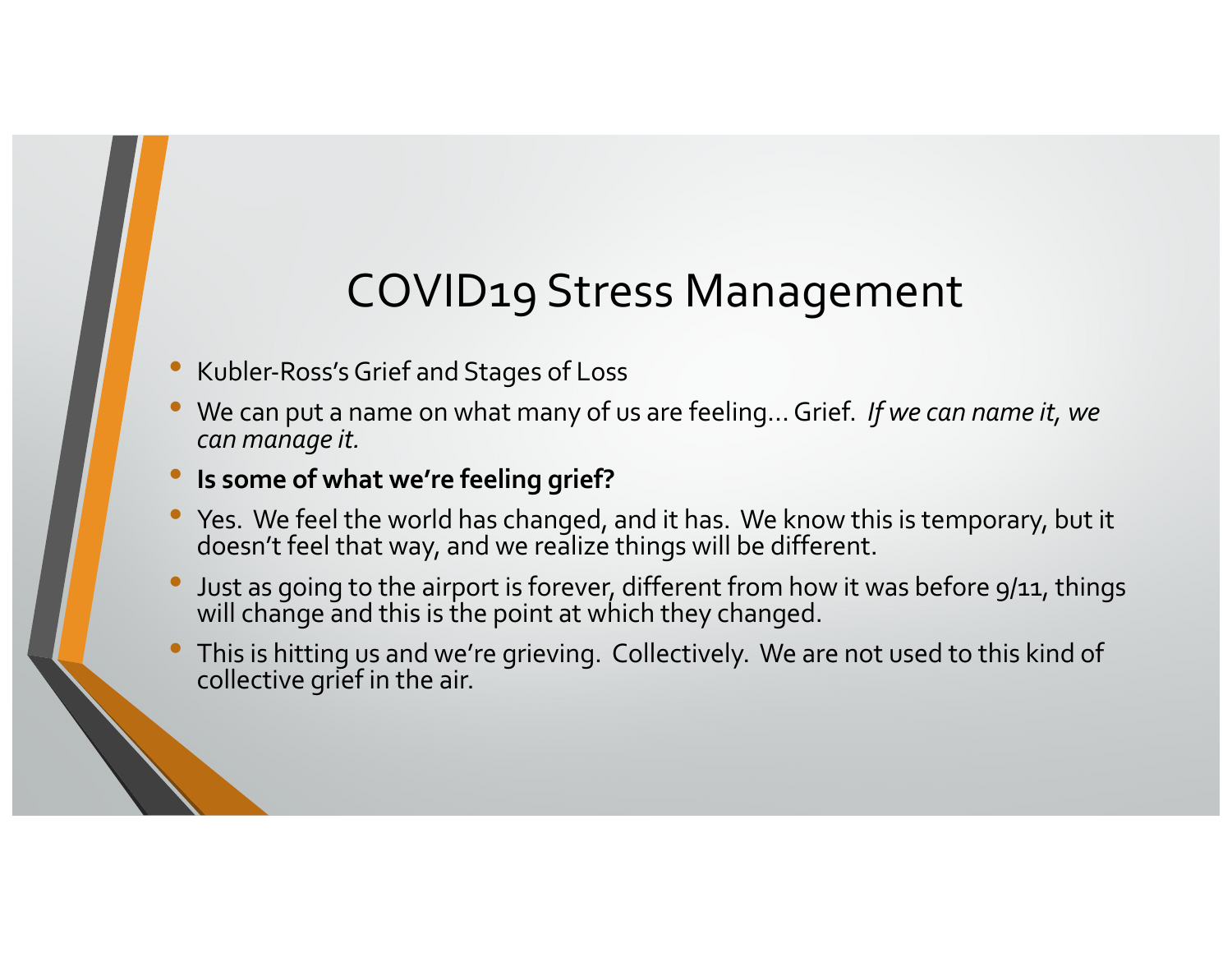# **We are feeling anticipatory grief.**

- Anticipatory grief is that feeling we get about what the future holds when we're uncertain. It is the mind going to the future and imagining the worst. Like thinking about losing a parent someday, or someone you love.
- Our mind knows something bad is happening, but we can't see it. This has broken our sense of safety.
- We've never *collectively* lost our sense of general safety like this, this is new.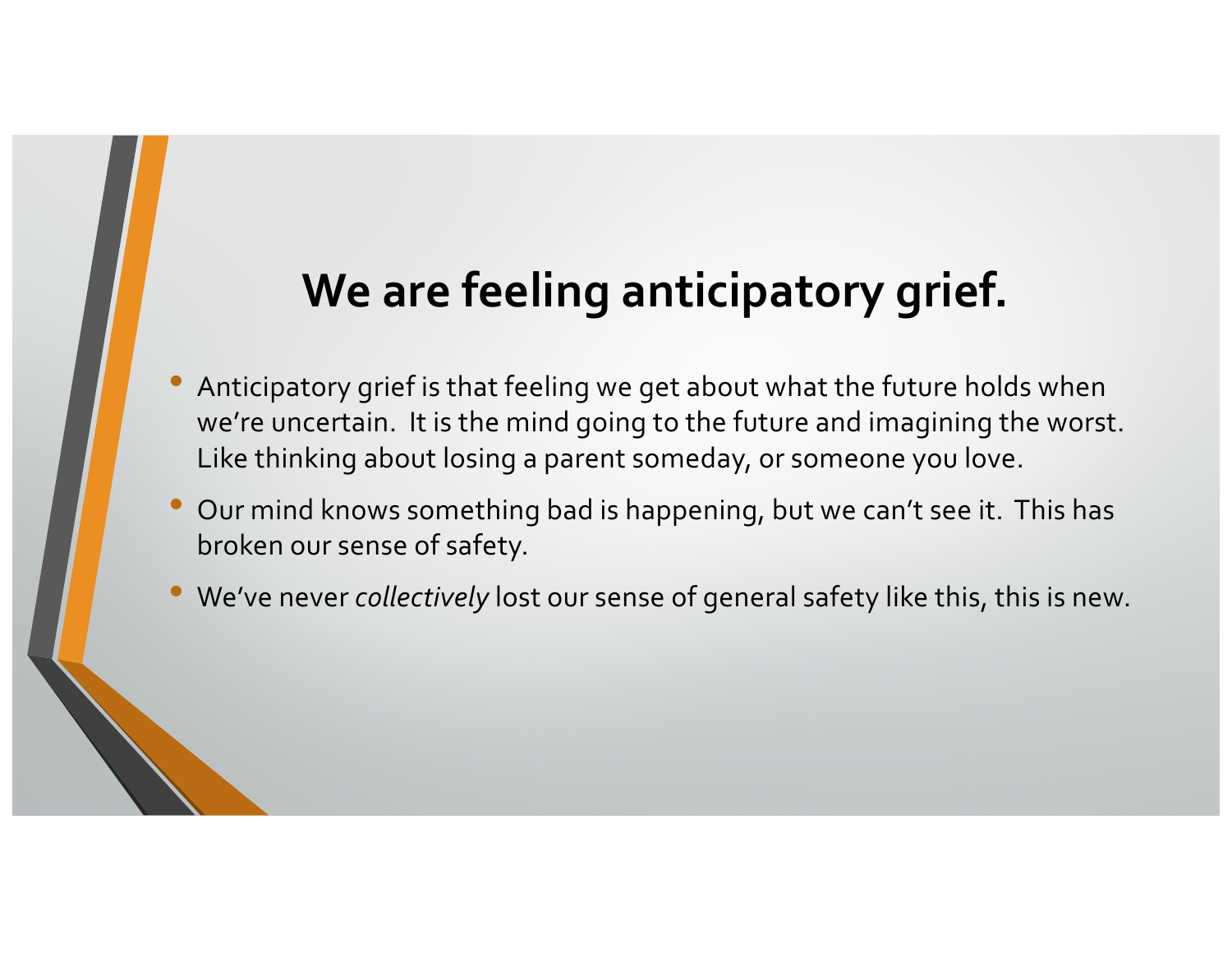# To manage stress, you want to *come into the present.*

- This will be familiar advise to anyone who has meditated or practiced mindfulness but it is surprising how calming this can be.
- Name five things in the room. There's a computer, a chair, a picture of family, an old rug, and a coffee mug.
- It's that simple. Breathe. Realize that in the present moment, nothing you've anticipated has happened. In this moment, you're okay.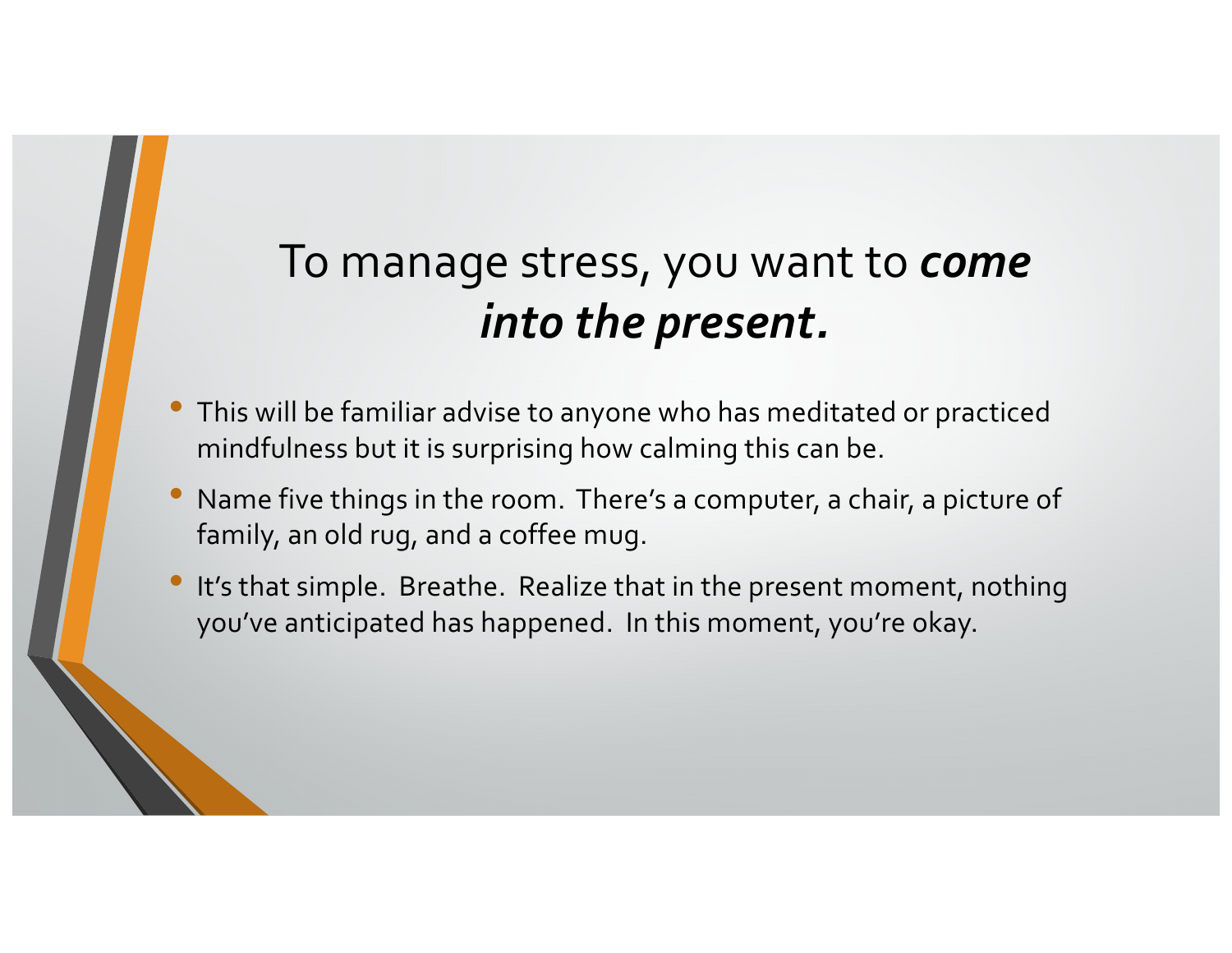# Let go of what you can't control.

- What your neighbor or others are doing is out of your control.
- What is in your control is staying six feet away from them and washing your hands. Focus on that.
- This really will work to ease some of the discomfort.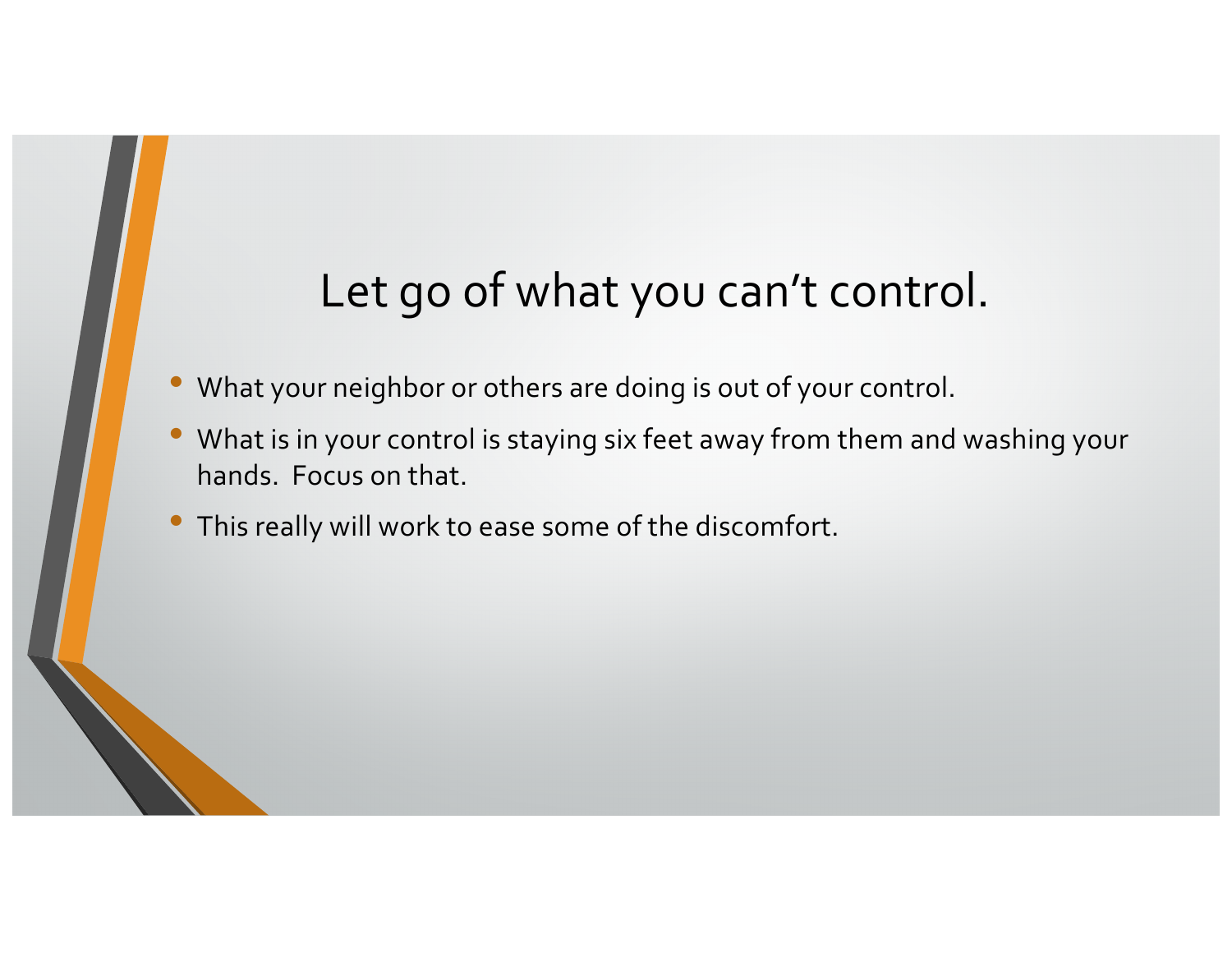## What else you can do to manage all this stress.

- Understanding stages of grief can help.
- Stages of grief are not linear, you will move back and forth between them. These are normal stages of any grief.
	- There's denial, which we may have thought early on: This virus won't affect us.
	- There's anger: You're making me stay home and taking away my activities.
	- There's bargaining: Okay, if I social distance for a while everything will be better, right?
	- There's sadness: I don't know when this will end.
	- And finally, there's acceptance: This is happening; I have to figure out how to proceed.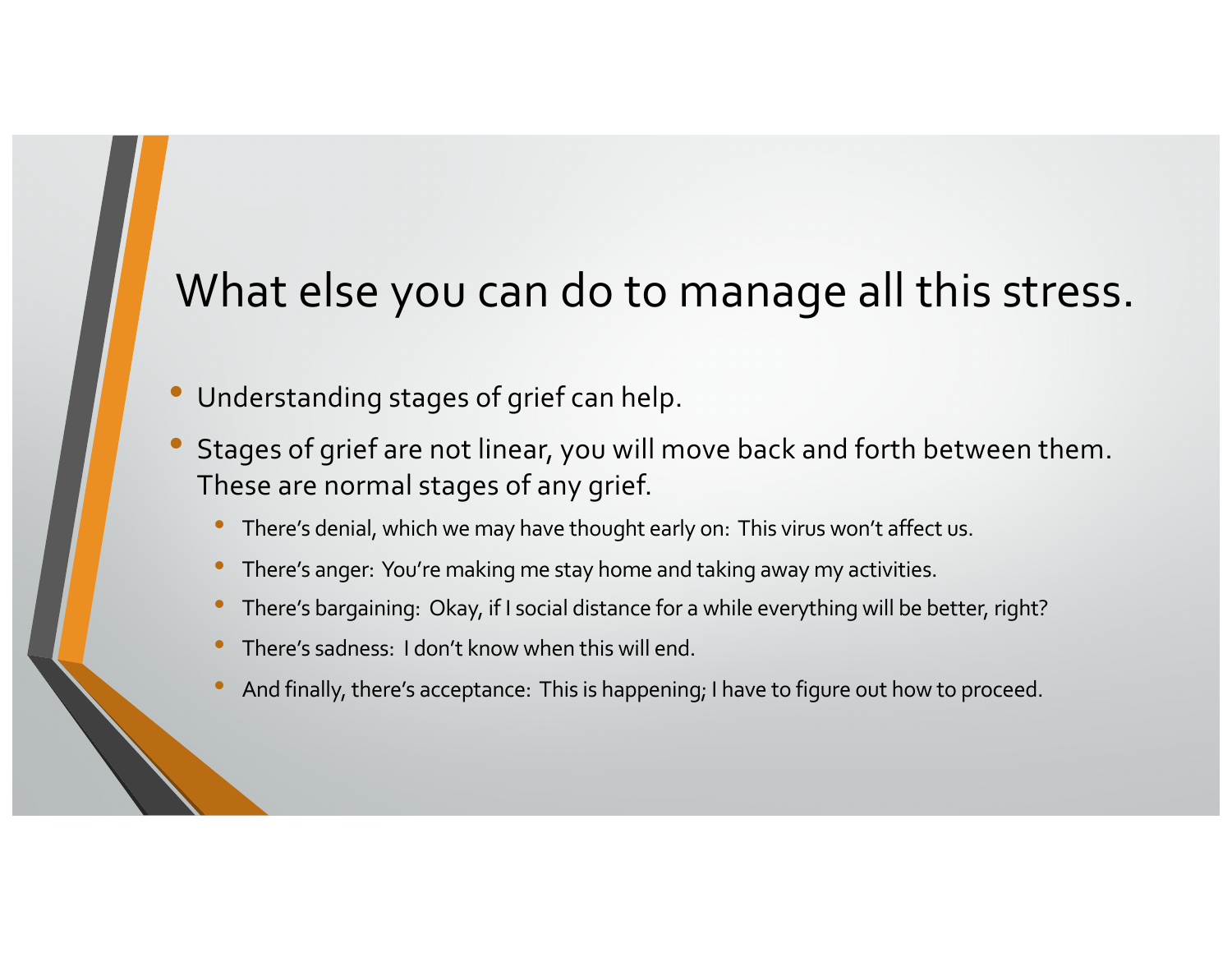#### Acceptance

- Acceptance, as you might imagine, is where the power lies. We find control in acceptance.
- *I can wash my hands. I can keep a safe distance. I can learn how to connect to others virtually.*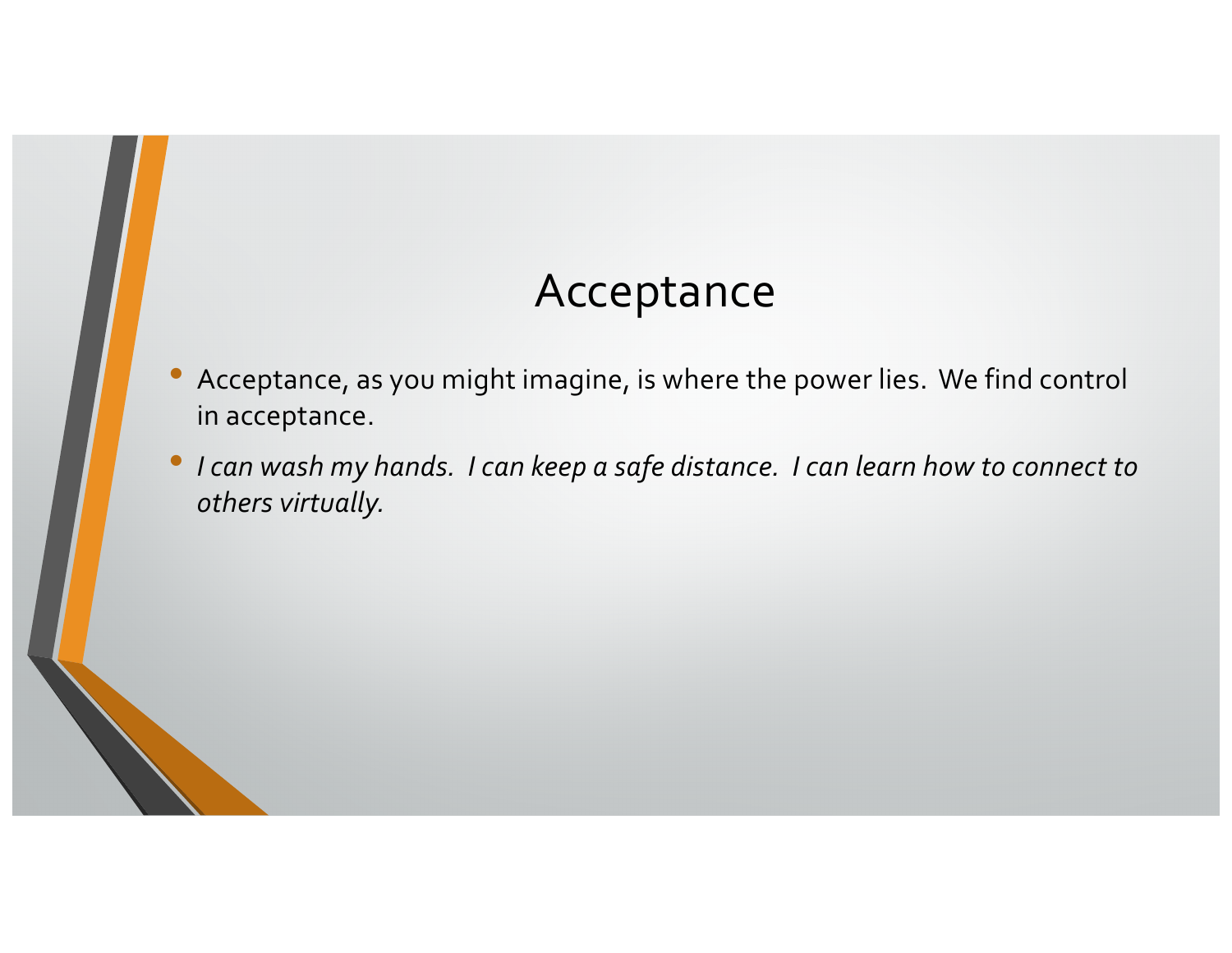## **Stock up on compassion.**

- Everyone will have different levels of fear and grief and it manifests in different ways.
- A coworker might get snippy one day and you think, *"That's not like this person; that's how they're dealing with this. I'm seeing their fear and anxiety".*  So be patient.
- Think about who someone usually is and not who they seem to be in this moment.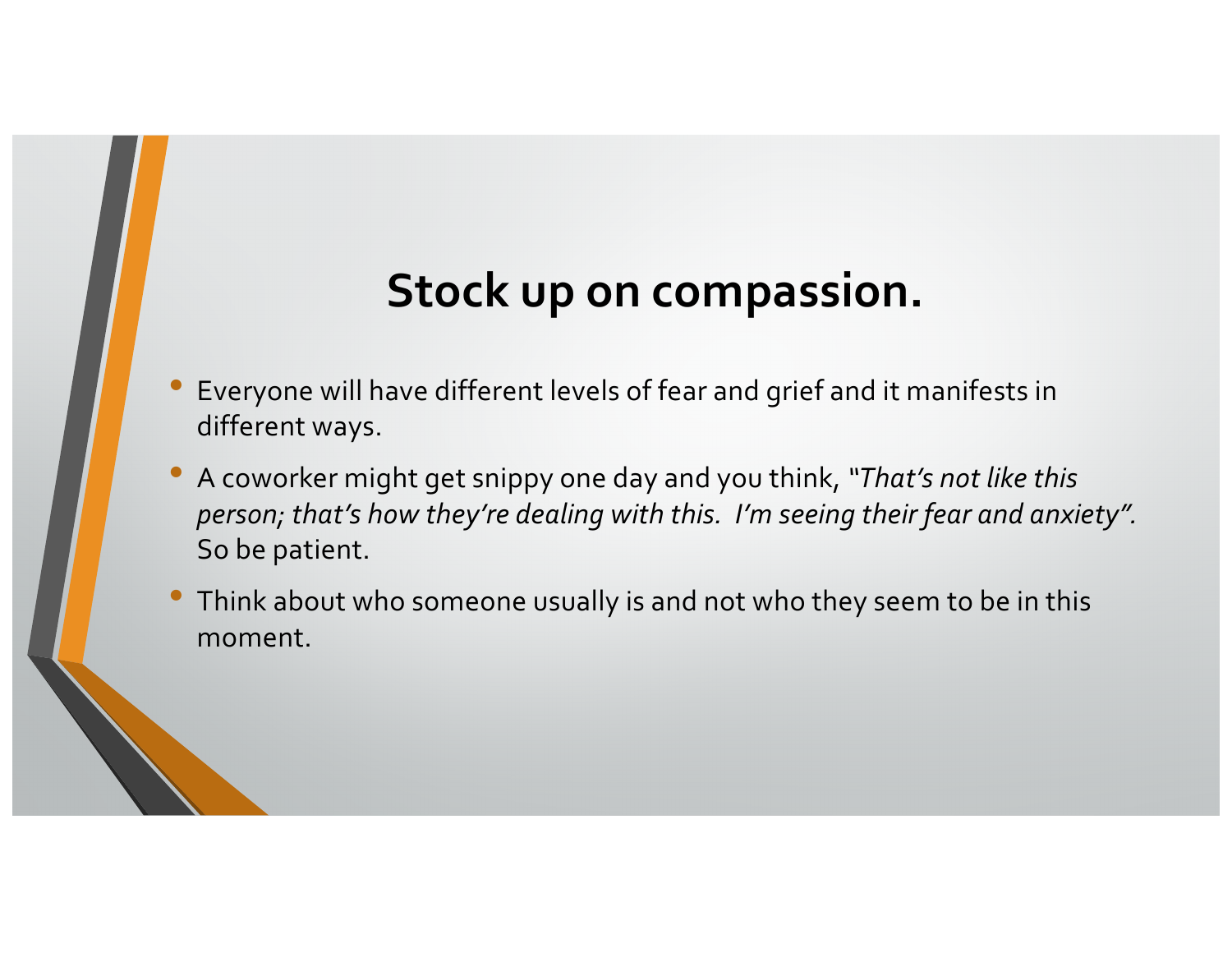# What if you understand this and are still overwhelmed?

- Keep trying. There is something powerful about naming this as grief. It helps us feel what's inside of us. Someone may say, *"I'm having a hard time,"* or *"I cried last night."* When you name it, you feel it and it moves through you. Emotions need motion. Let's acknowledge what we are going through.
- We may tell ourselves things like, *"I feel sad, but I shouldn't feel that; other people have it worse.* We can – we should – stop at the first feeling. *I feel sad. Let me go for five minutes to feel sad.*
- You should feel your sadness and fear and anger whether or not someone else is feeling something. Fighting it doesn't help because your body is producing the feeling. If we allow the feelings to happen, they'll happen in an orderly way, and it empowers us. Then we're not victims.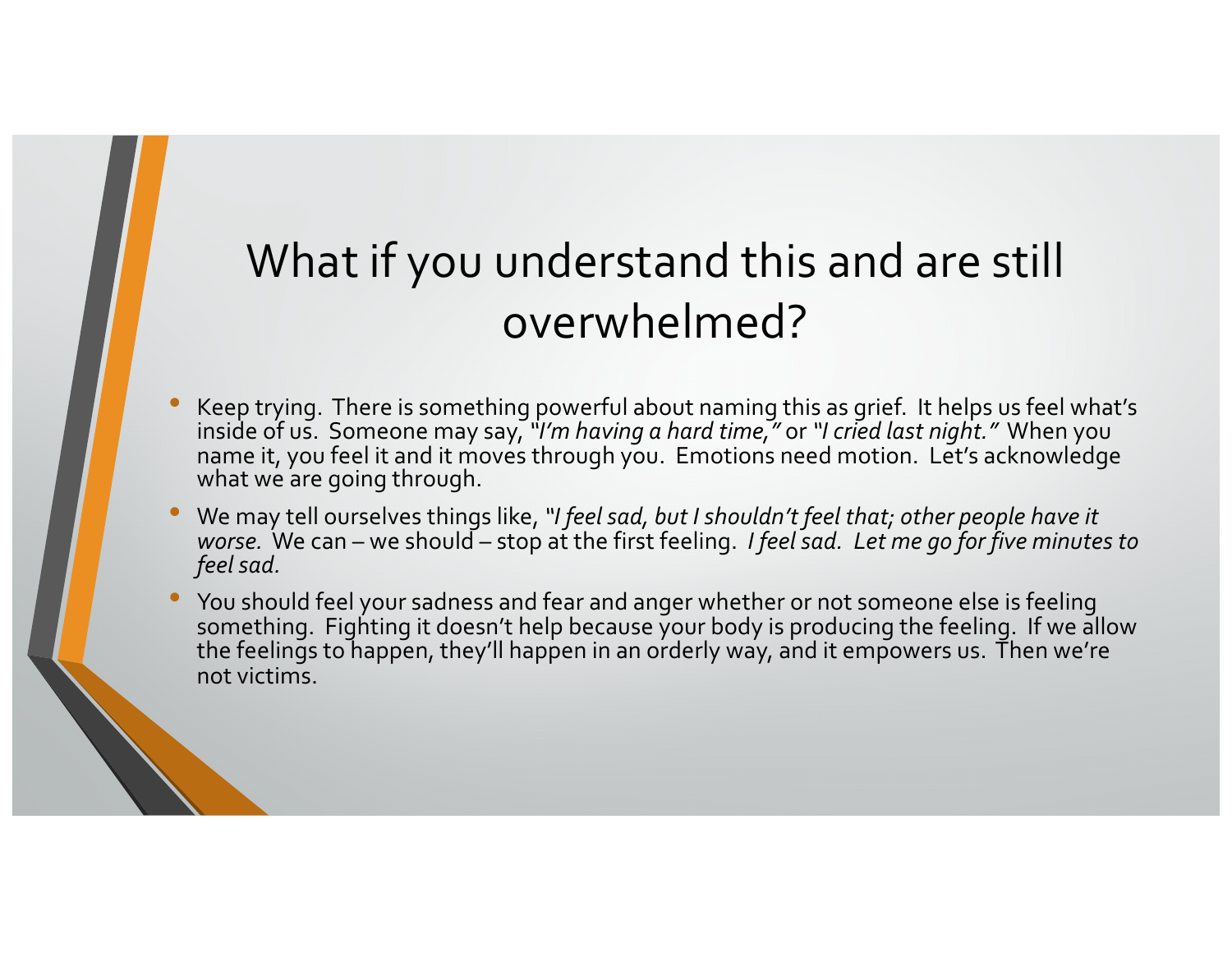## In an orderly way?

- Yes. Sometimes we try not to feel what we're feeling because we have this image of a "gang of feelings". If I feel sad and let that in, it'll never go away. The gang of bad feelings will overrun me.
- The truth is a feeling moves through us. Feelings need motion. We feel it and it goes and then we go to the next feeling. There's no gang out to get us.
- Let yourself feel the grief and keep going.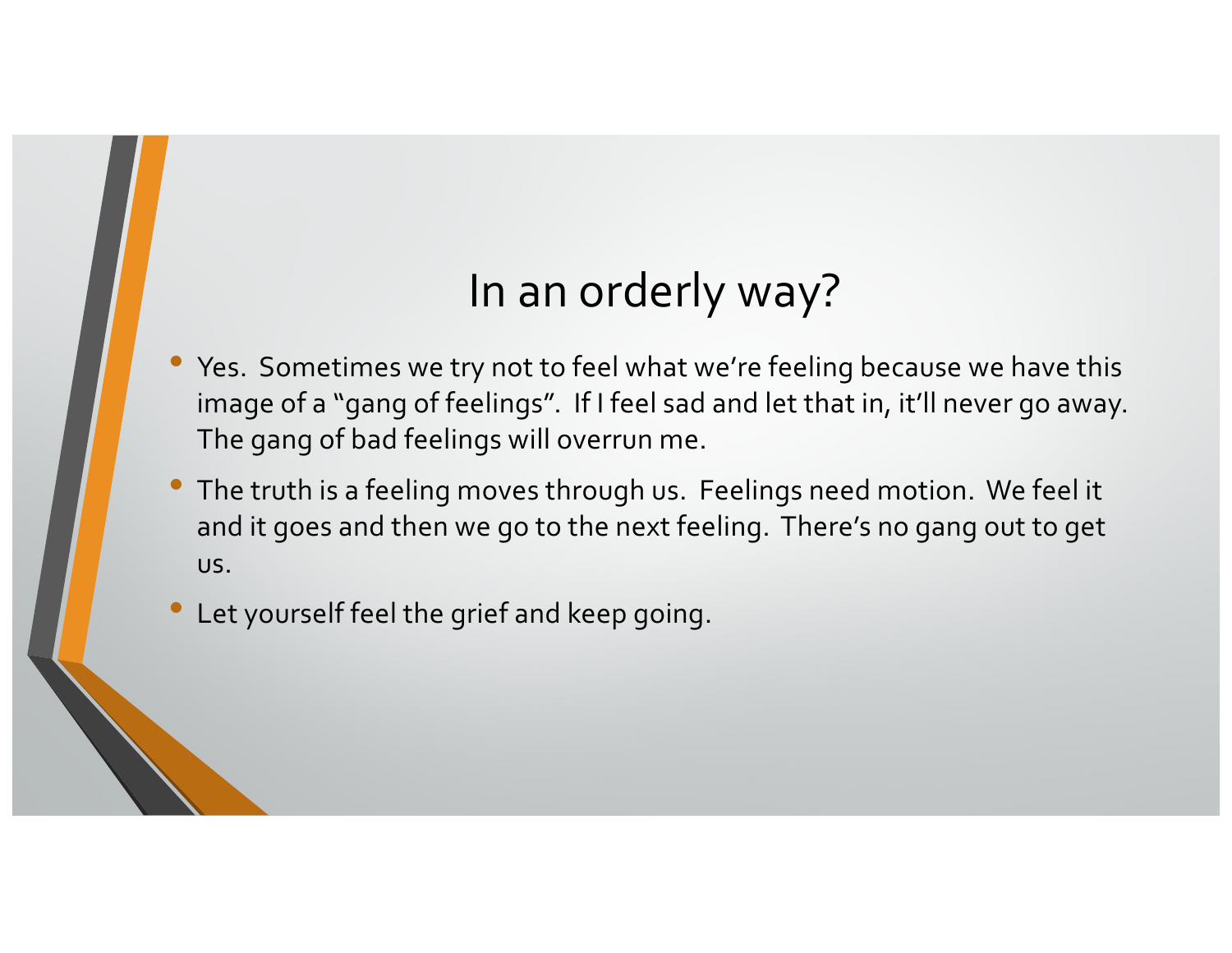## Stay in the here and now.

- Practice mindfulness.
- Find something you can see, something you can smell, something you can hear, something you can taste and something you can feel.
- Like your first cup of coffee in the morning: You can hear it brewing, you can see it, you can smell it, you can taste it and you can feel it as you drink.
- This practice of using all your senses in any moment throughout the day will help to be "grounded" and be in the moment.
- This helps reduce anxiety and worrying about what might happen next.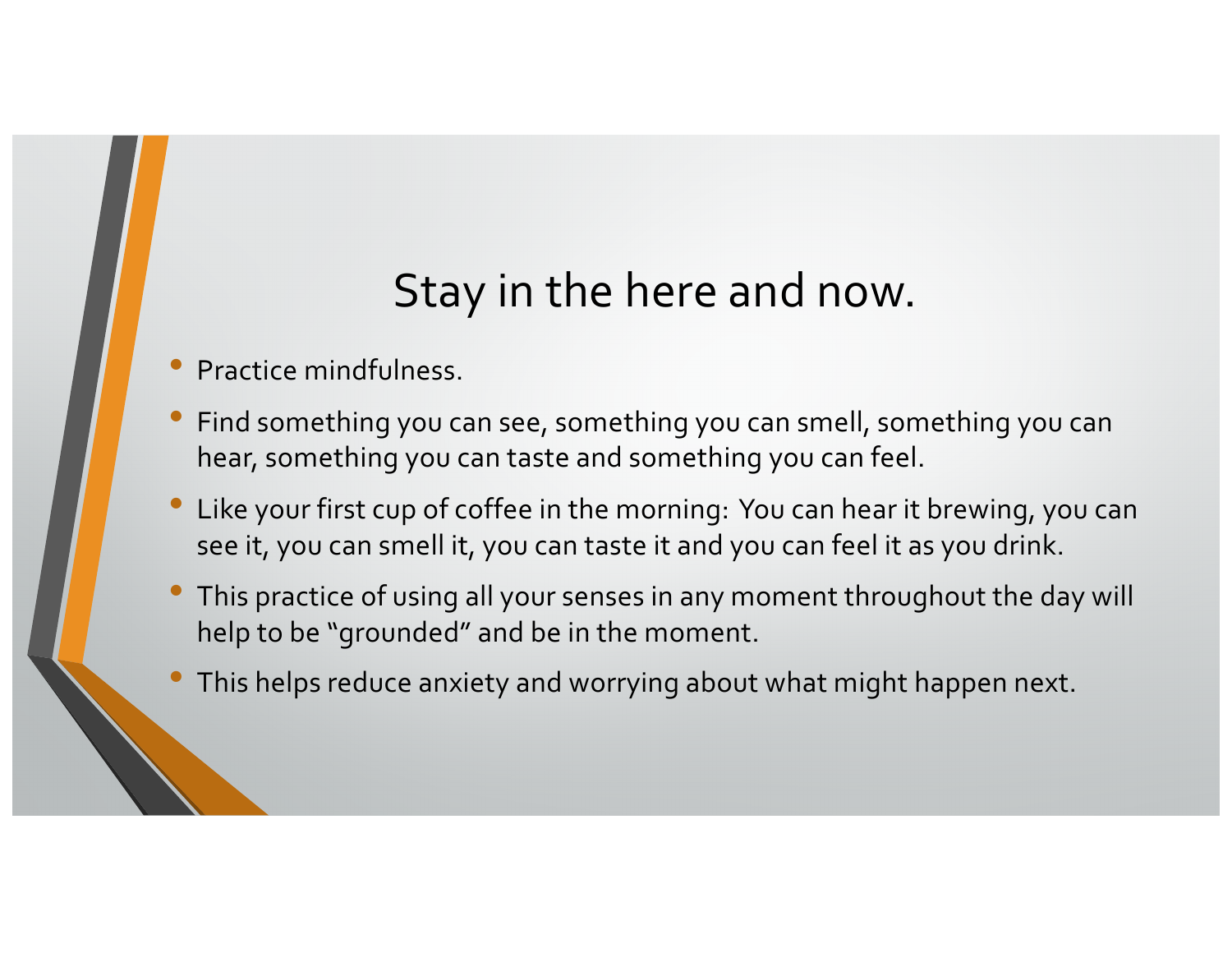# This pandemic will come to an end.

- This pandemic will come to an end yet will change our way of life in some way forever.
- We can take time to feel our losses and look forward to our future.
- Process using the SELF model.
	- Safety how has this impacted my physical, moral, and psychological safety?
	- Emotion how is this making me feel?
	- Loss recognize the losses.
	- Future what does the future look like?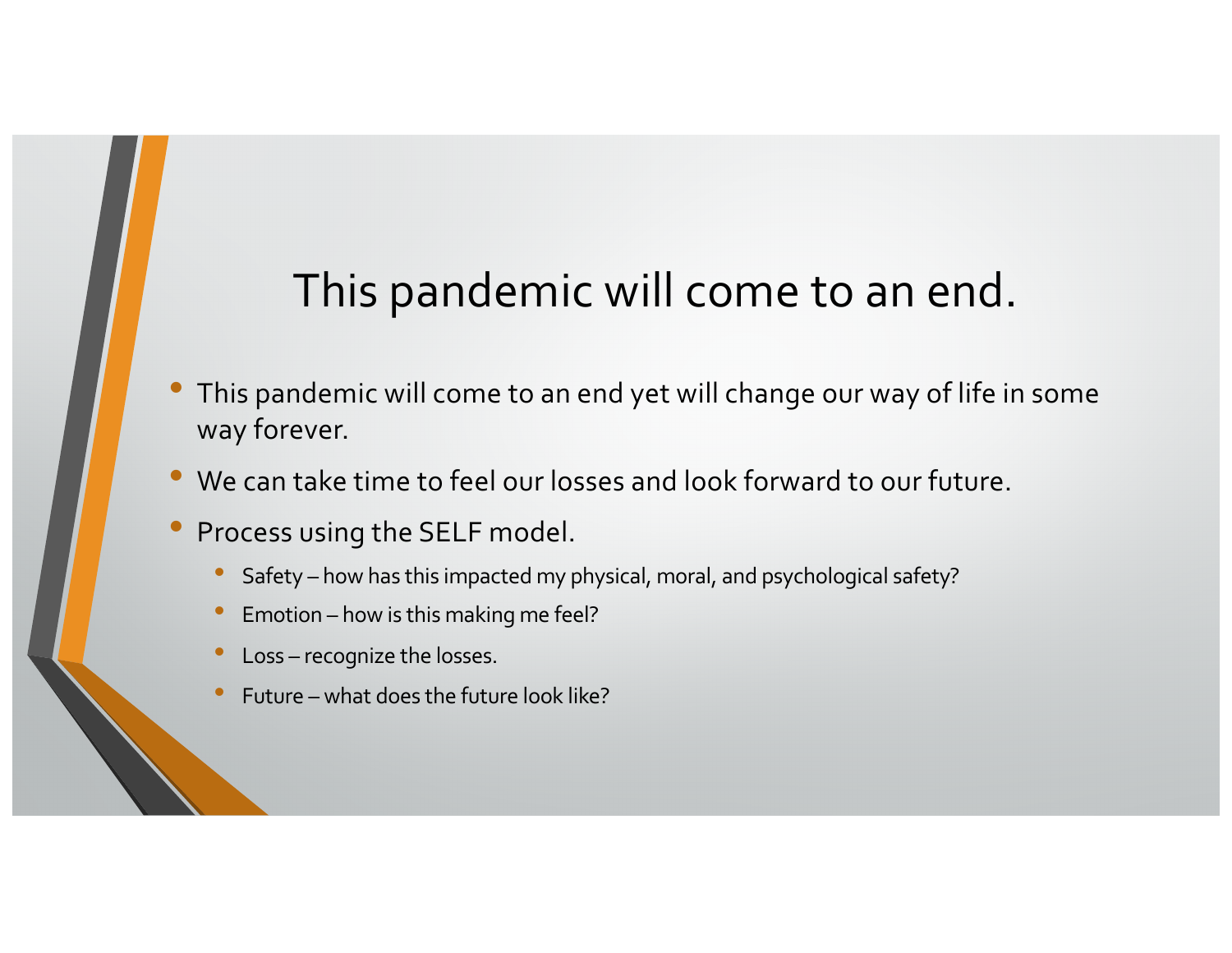### These strategies do work.

- Practicing these strategies, understanding the stages of grief, and processing change using the SELF model will help us process all changes and events that impact us.
- Many events have occurred this past year and are continuing to happen.
- Stay grounded, stay in the here and now.
- Practice mindfulness!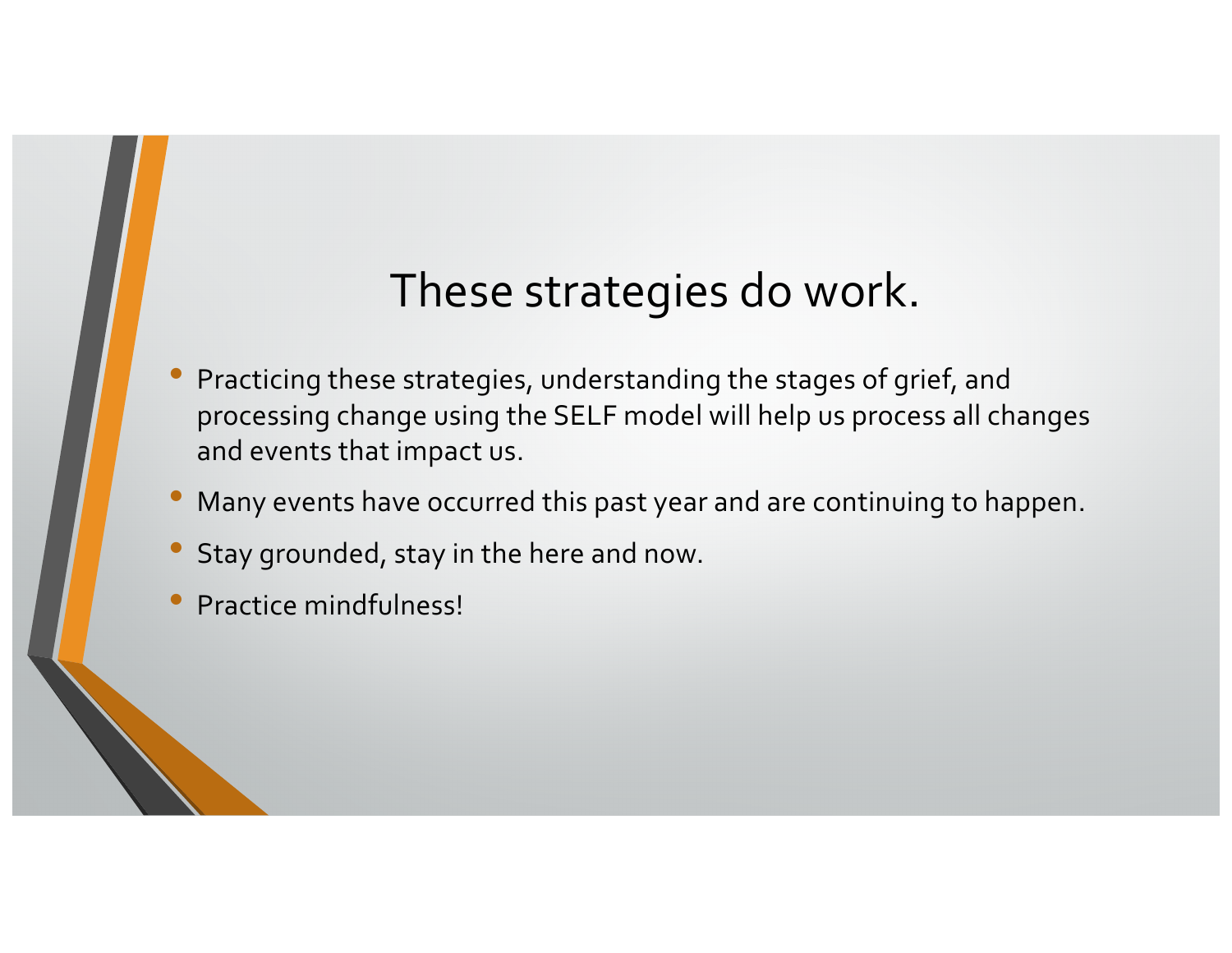### Self-Care

- Be sure to practice self-care.
- Name 2 things you can do when sitting at a desk or driving.
- Name 2 things you can do in a short period of time when not at home.
- Name 2 things you can do that take more time.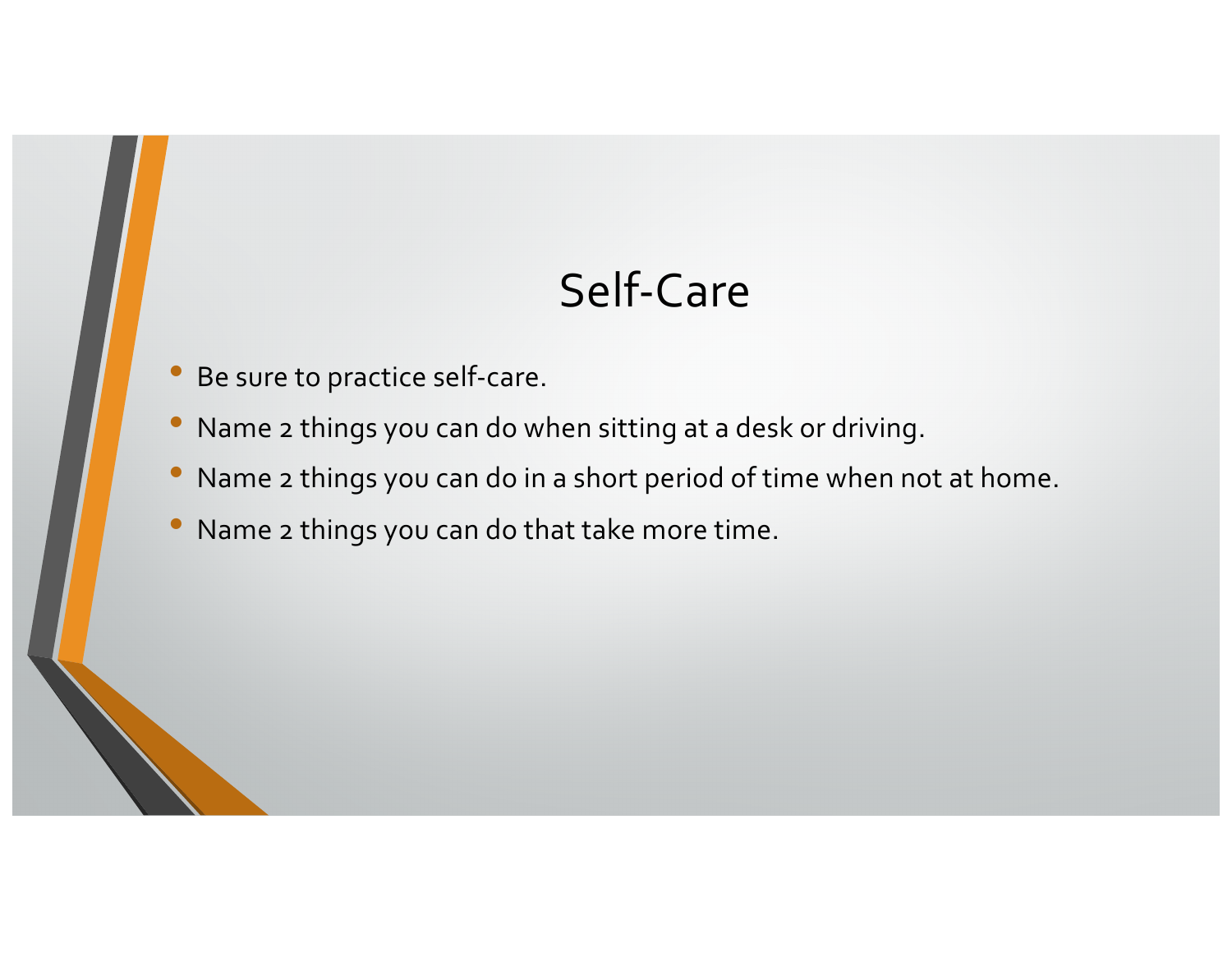### When to seek help:

- When anxiety and/or depression interfere with daily tasks for an extended period of time (3-6 months).
- When the duration of anxiety and/or depression last as long as 6 months.
- Never hesitate to ask for help.